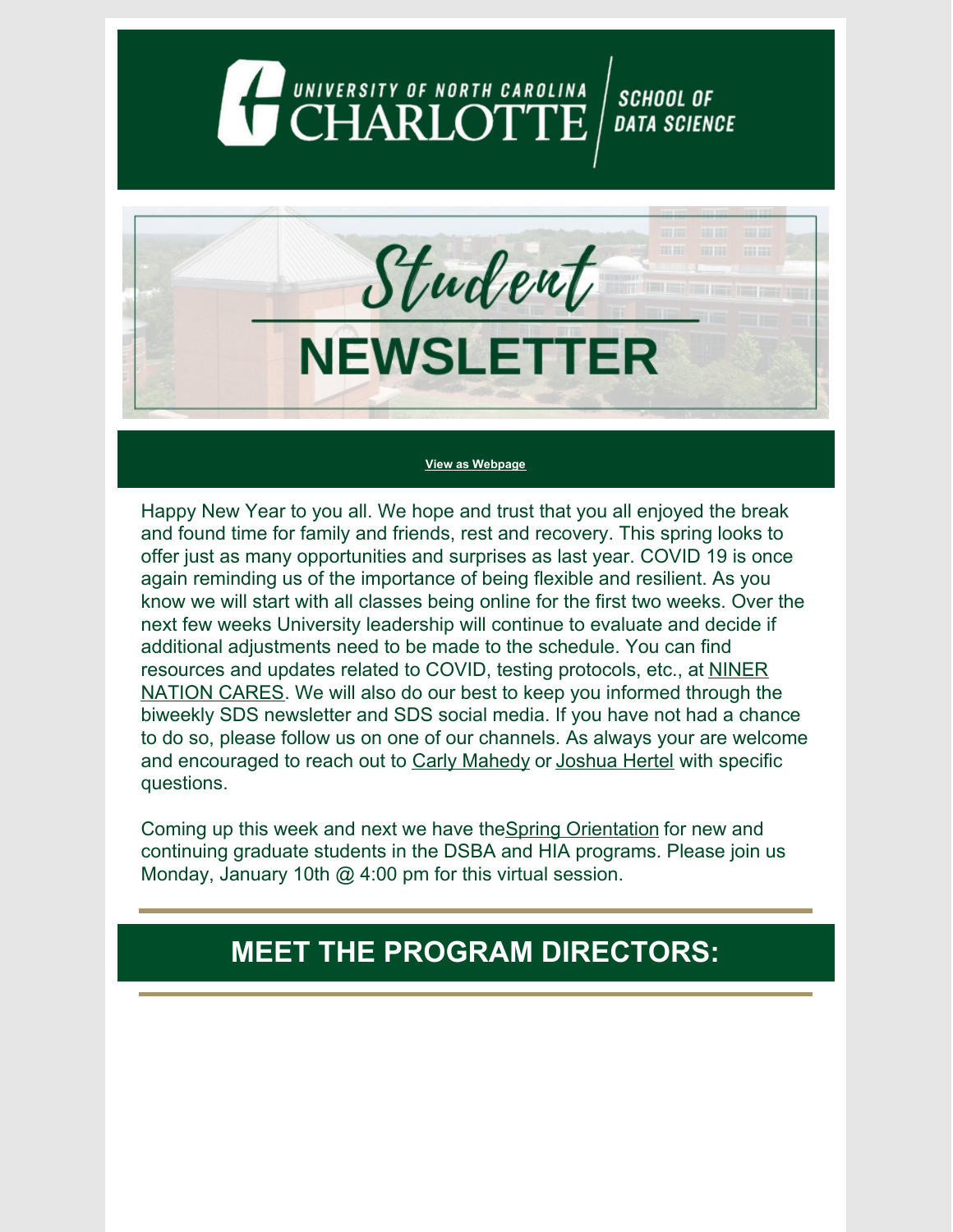# Dr. Angela Berardinelli

#### Undergraduate Program Director, Data Science Bachelors Degree

Dr. Berardinelli has teaching interests in databases, data science, data structures, algorithms, discrete math (including proof-writing), and theory of computation. Her courses typically include student-centered learning and project-based learning whenever appropriate. She is particularly interested in implementing POGIL (Process- Oriented Guided-Inquiry Learning) in computer science courses. Her current research interests are in word graphs for reflection groups (both pure math and computational problems related to the topic) and in using data science techniques to inform curriculum and career decisions for educators and students, respectively. She has had research in pure mathematics published in the peer-reviewed journals Ars Mathematica Contemporanea and Transactions of the American Mathematical Society. Dr. Berardinelli was instrumental in the creation of the first studio courses for the new undergraduate program.

# Dr. SungJune Park



Graduate Program Director, Data Science and Business Analytics MS and Graduate Certificate Dr. Sungjune Park has taught a variety of courses in the areas of business analytics, data communications, information security, application development, e-business, and supply chain management. His current research interests include business analytics, information security, digital economy, and supply chain management and his research has appeared in various journals such as Computers & Operations Research, Data & Knowledge Engineering, Decision Sciences, Decision Support Systems, Information Systems Research, Information & Management, International Journal of Production Economics, International Journal of Production Research, Journal of Management Information Systems, and Omega, as well as refereed conference proceedings and edited books.

## Dr. Yaorong Ge

Graduate Program Director, Health Informatics and Analytics MS and Graduate Certificate Dr. Yaorong Ge's research focuses on imaging informatics, health informatics and intelligent informatics systems development. He has participated in many research projects funded by National Institutes of Health, has co-founded and managed a health informatics software startup until its acquisition, and has successfully commercialized a number of novel technologies via patent licensing. His recent research interests include human-centered intelligent treatment planning in intensity modulated radiation therapy, machine learning approaches to understanding cardiotoxicity in cancer treatment, dataset knowledge resource development, and social media in health and healthcare.



# **SDS Spring Graduate Student Orientation**

Monday, January 10 | 4:00-5:15pm

This *virtual* event is for new and continuing students in Data Science and Business Analytics (DSBA) and Health Informatics and Analytics (HIAN). SDS staff and faculty will share program and School updates, followed by a brief information session on policies, procedures, and what to expect throughout the semester. Please plan to [join](https://uncc.zoom.us/j/94243006369) us as we kick off the spring semester!

### **[ZOOM](https://uncc.zoom.us/j/94243006369) LINK**

## **Summer & Fall 2022 Registration**

The Summer 2022 course [schedule](https://selfservice.uncc.edu/pls/BANPROD/bwckschd.p_disp_dyn_sched) was published in mid-December. The Fall 2022 course schedule will not go live until March 7th. Registration for summer and fall 2022 will open on April 4, 2022. Keep an eye out for open advising sessions in late March.

#### **COURSE [SCHEDULE](https://selfservice.uncc.edu/pls/BANPROD/bwckschd.p_disp_dyn_sched)**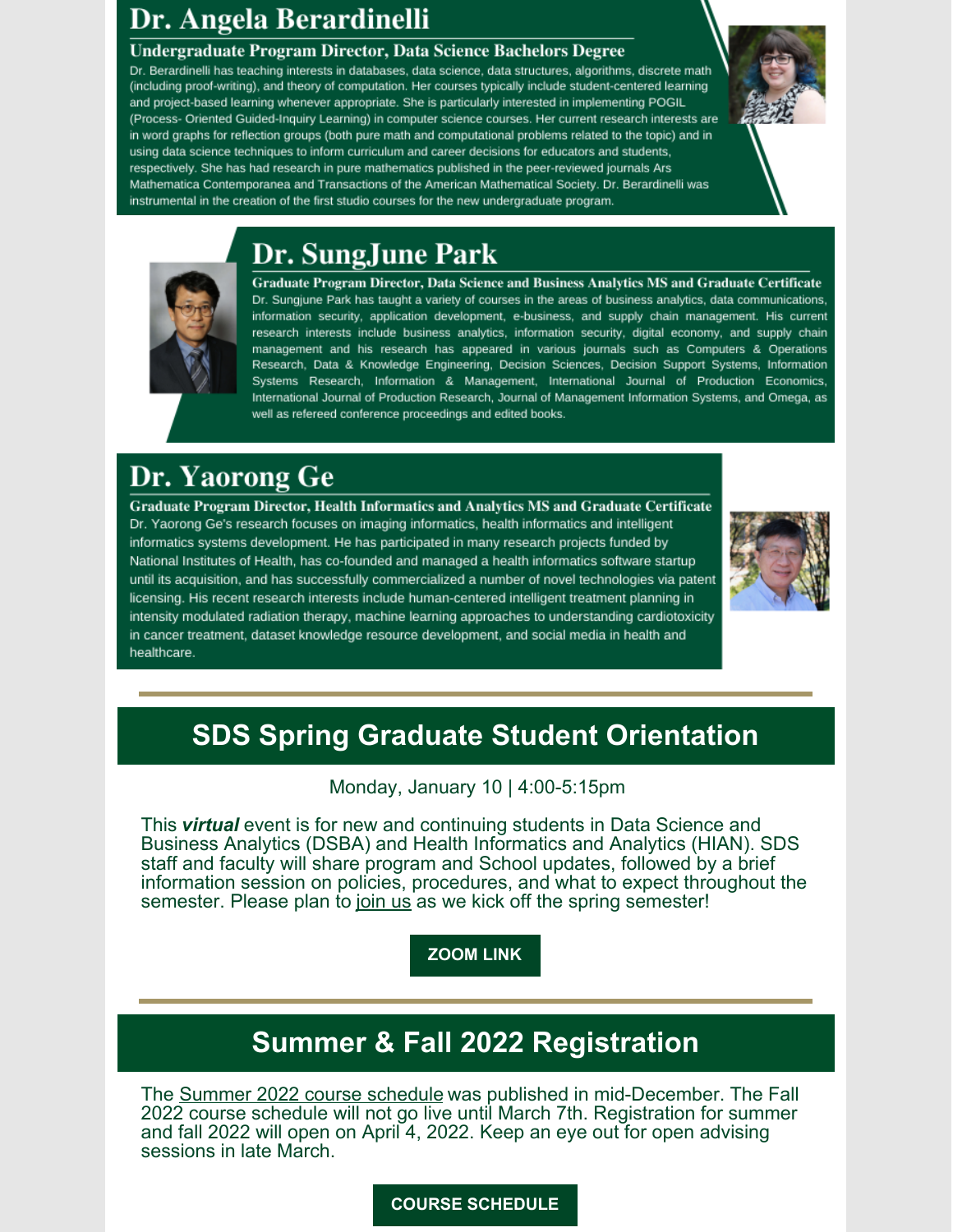### **Important Dates**

- January 10 : 4:00-5:15 pm -Virtual Spring [Orientation](https://uncc.zoom.us/j/94243006369)
- January 17 : Martin Luther King Jr. Day University closed
- January 18: Last day to add/drop courses
- January 22: Saturday classes begin
- January 24: Census date for Spring Enrollment
- February 11: Deadline for all students to apply for May 2022 Graduation
- April 4: Registration for Summer and Fall 2022 begins.



### **Women in Data Science Conference**

March 15, 2022 | UNC Charlotte Marriott

**The Women in Data Science Conference was rescheduled to March 15. We will be monitoring COVID updates but plan to host the conference in-person as of now.**



The School of Data Science is honored to once again host Charlotte's Women in Data Science (WiDS) Conference. The global [Women](https://www.widsconference.org/about.html) in Data Science [initiative](https://www.widsconference.org/about.html) aims to inspire and educate data scientists worldwide, regardless of gender, and to support women in the field. This year, the conference will be an in-person event, and will feature industry and academic experts from across the region, highlighting groundbreaking research, innovative industry solutions, and more. The conference is targeted at students and new professionals. Broad topic areas will include:

- Career & Professional Development (Salary Negotiation, Interview Success, Diversifying the STEM field, etc.),
- Applied Research: NLP and Social Media Machine Learning, AI in the Cloud, Social Media Applied Research: Data Visualization, and
- Hands-on Training Sessions (AWS, Tableau, Tensor Flow, SAS, etc.)

The conference is free and open to all UNC Charlotte students and alumni. Registration will open in January. Please visit the conference website [HERE](https://widscharlotte.charlotte.edu/). As part of the global event, WiDS is also hosting a[Datathon](https://www.widsconference.org/datathon.html).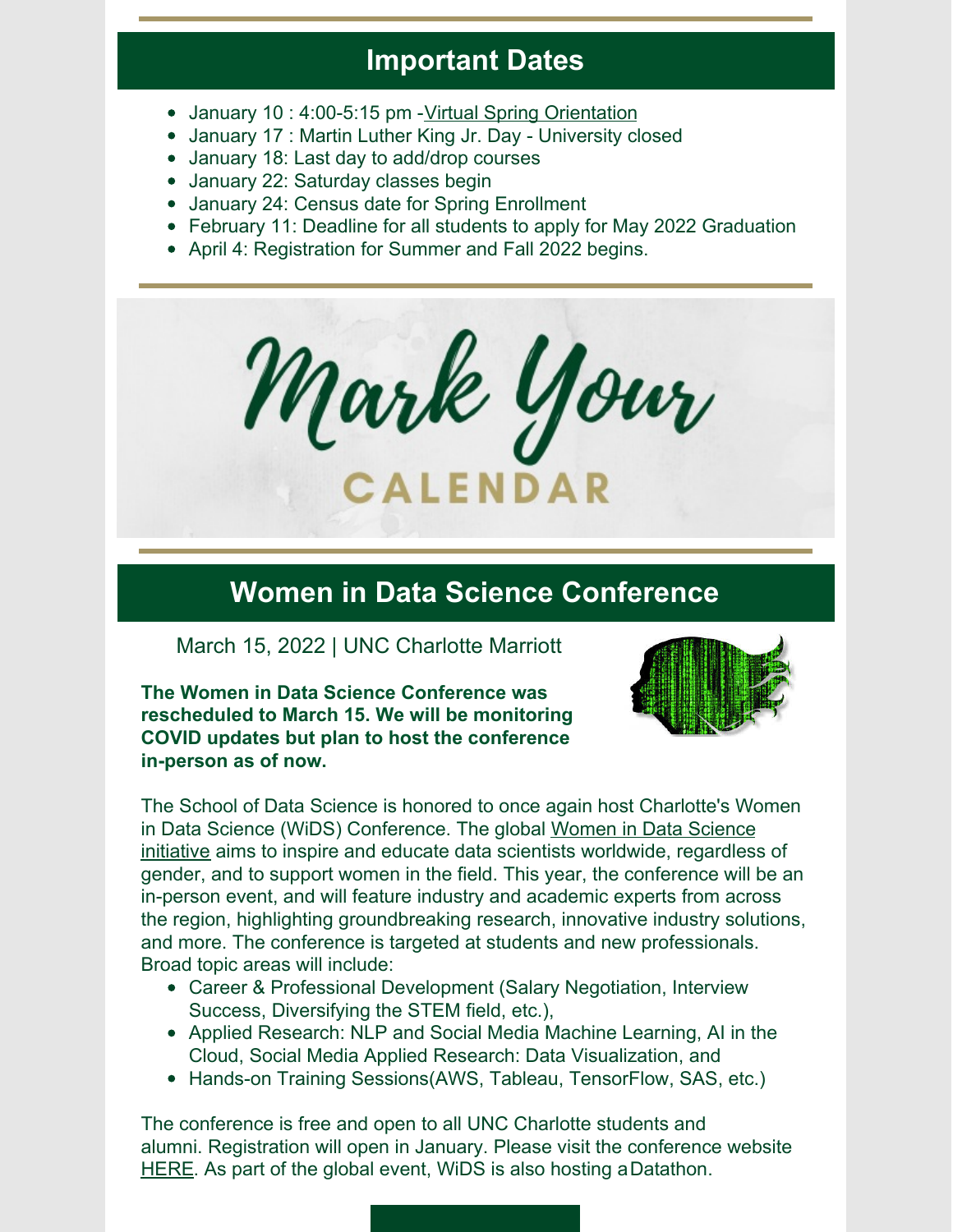

### **WiDS Datathon 2022: Using Data Science to Mitigate Climate Change**

This year's WiDS [Datathon](https://www.widsconference.org/datathon.html), organized by the WiDS Worldwide team, Harvard University IACS, and the WiDS Datathon Committee, will tackle a key way to mitigate the effects of climate change with a focus on energy efficiency. The WiDS Datathon Committee is partnering with experts from many disciplines at Climate Change AI, Lawrence Berkeley National Laboratory (Berkeley Lab), US Environmental Protection Agency (EPA), and MIT Critical Data. WiDS Datathon participants will analyze regional differences in building energy efficiency, creating models to predict building energy consumption.

# **SDS Student Bootcamps:** *NEW* **SAS Training**

The SDS has developed a variety of Boot Camps to support new and continuing students. Currently we offer four online/asynchronous training and review modules: Introduction to Python, Statistics for Data Science, and Introduction to R. The bootcamps are free and available to any student enrolled in a SDS course. [Registration](https://hia.charlotte.edu/current-students/sds-bootcamp-courses) for the spring semester HIA Boot Camps and DSBA Boot [Camps](https://dsba.charlotte.edu/current-students/sds-bootcamp-courses) is currently open.

**[REGISTER](https://docs.google.com/forms/d/e/1FAIpQLScD_6VZRcME_mHKKZDyaPZrYRR6NZCwZmODxHURE4HhVKzKQA/viewform) HERE**

## **Alumni Corner - Career Services**

Just because you are going doesn't mean you have to leave the UNC Charlotte community. Keep connected with UNC [Charlotte's](https://www.youtube.com/watch?v=Lk3SDds8WAM) Career Center and take advantage of a variety of opportunities to access services and to serve as a mentor to current students on their career journey.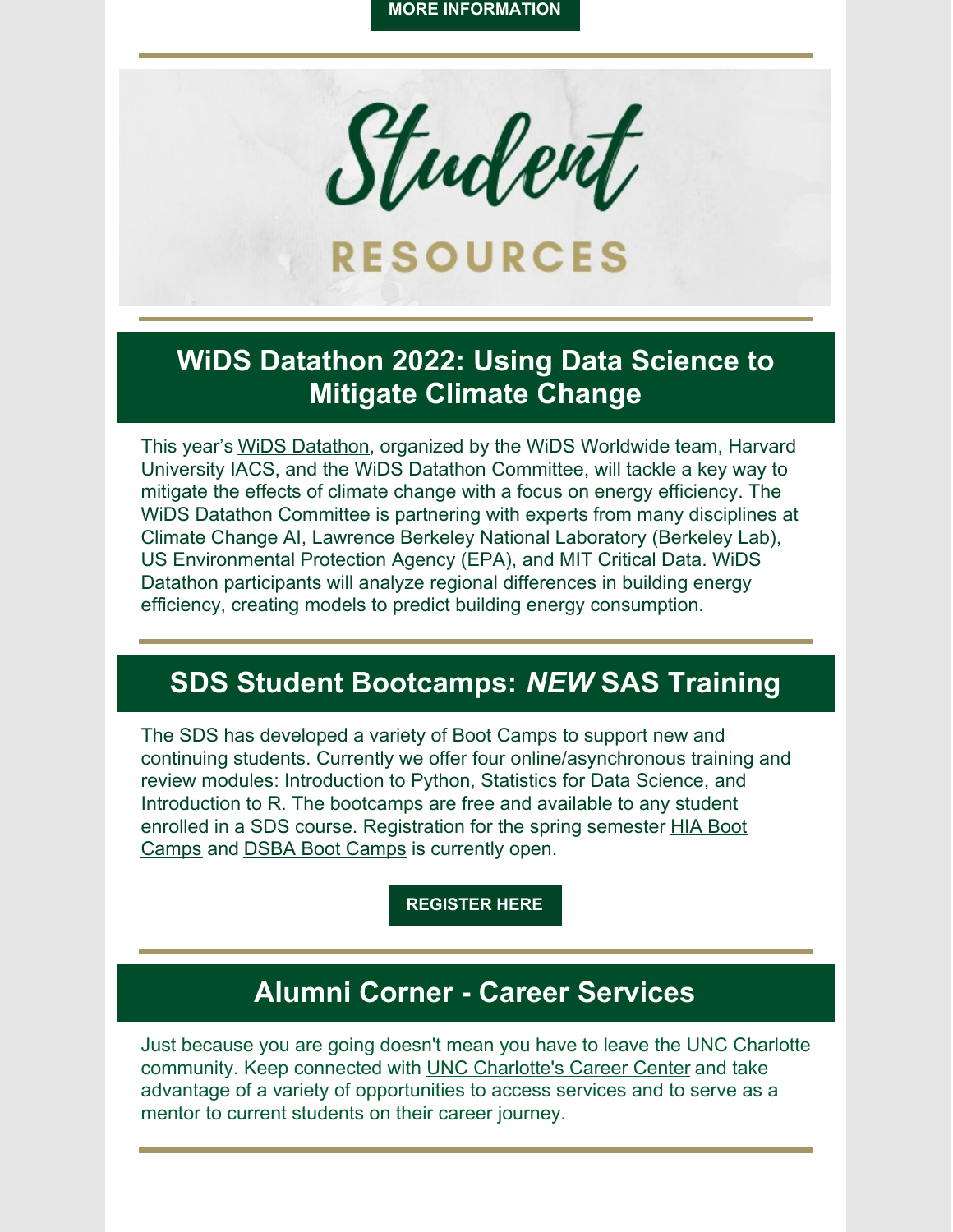**GRADUATE** Student Council

*The [Graduate](https://datascience.charlotte.edu/about-us/student-council) Student Council represents students enrolled in the HIA and DSBA graduate programs. They are liaison not only to the SDS leadership team, but also to the Graduate and [Professional](https://gpsg.charlotte.edu/) Student Government. The council exists to support you.*

On behalf of the Graduate Student Council we are so excited for a fresh new semester to start and we can't wait to get our excited events going as well. We have many exciting events planned and cannot wait to kick them off with all of you.

### **Coffee Hours - First Tuesday of every month**

First Tuesday of every month starting February 1, 2022.

We all missed coffee hours, so this semester we are bringing them back. Scheduled in-person (finger's crossed) from 4:00-5:00 pm at the Center City campus, this event will give you an opportunity to catch up with your fellow School of Data Science students over a cup of coffee. Keep an eye out for more information on the program websites under News and [Events](https://datascience.charlotte.edu/recent-news).

### **Mentor Mentee Meetup**

Tuesday, January 18, 2022- 4:00-5:00 pm (Virtual)

This program is entering its second semester, with the goal of building mutually beneficial, open and trusting mentor relationships between students and opening doors to a myriad of opportunities. Continuing SDS students serve as mentors, who are willing to dedicate time and energy to helping new students, or mentees, become familiar with the School of Data Science by answering questions, providing resources, and helping foster both academic success and a sense of community within the program.

Please fill out the form below if you are interested In being a part of this initiative.



## **Alumni Networking Event**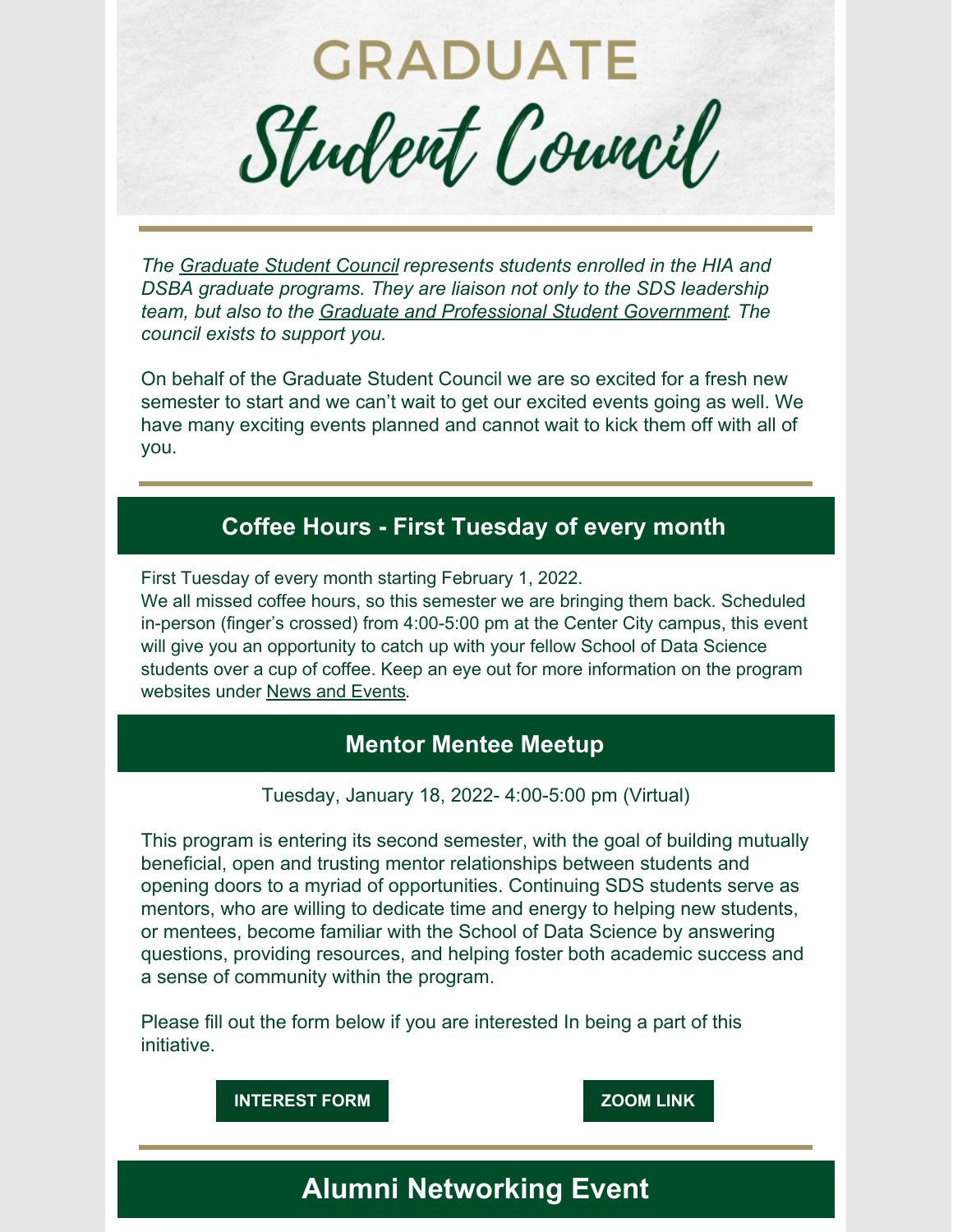Friday, February 4, 2022, 5:30- 6:00 pm

This event will be a chance for you to connect with HIA and DSBA alumni along with fellow students in a social setting. Come join us for an evening full of fun. More information to come!

# **Spring Hackathon- March 2022**

This will be an event that you will not want to miss. This event will give you the opportunity to put your skills and knowledge to the test in a thrilling and exciting environment. Please fill out the form below and let us know if you would be interested in participating.

**[INTEREST](https://docs.google.com/forms/d/e/1FAIpQLSeV6BGKE4uIZklPpsNjppsnuZKVNxy6zWJh-_oqwIZrFtoWvA/viewform?usp=sf_link) FORM**

**GET CONNECTED!** Feel free to join the school of data science GroupMe and Slack Channel for regular updates.

**[GROUPME](https://groupme.com/join_group/65826983/pjXqaF8d) SLACK**

**[CHANNEL](https://join.slack.com/t/uncc-data-science/shared_invite/zt-mw2u30ev-HqpNlg4PNaABcWUX_DcZ0g)**



TO READ THE ENTIRE NEWSLETTER CLICK "VIEW ENTIRE **MESSAGE" AT THE BOTTOM OF THIS EMAIL FOR JOB OPPORTUNITIES!** 

> **To Learn More and Register for Upcoming SDS Events Visit the** SDS News & [Events](https://datascience.charlotte.edu/recent-news) Page